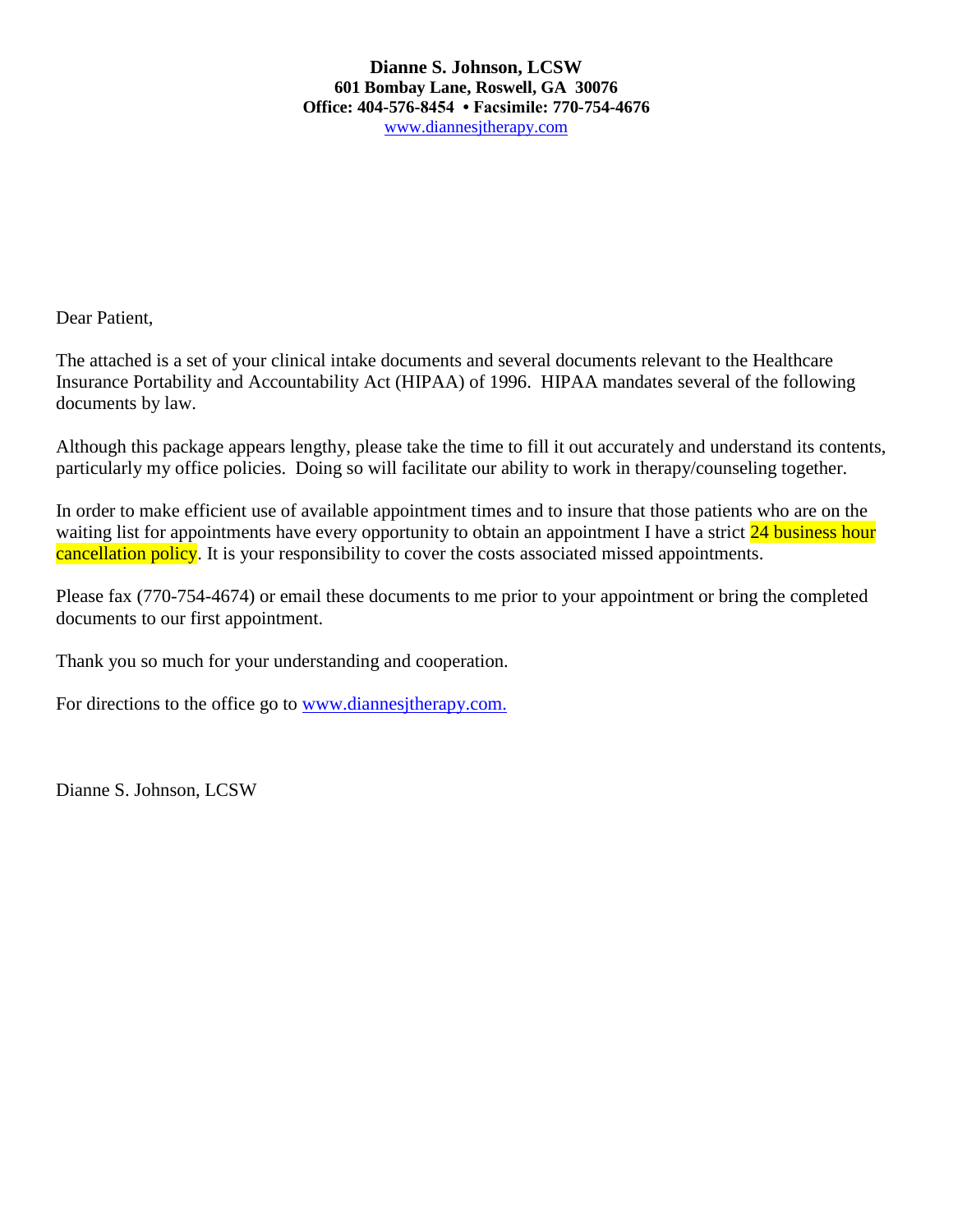# *PATIENT REGISTRATION FORM*

| May we contact you via: |                                                                          |  | $\Box$ How were you referred to me? |  |
|-------------------------|--------------------------------------------------------------------------|--|-------------------------------------|--|
| Home Phone              | No<br>Yes<br>Yes<br>N <sub>o</sub><br>Yes<br>N <sub>o</sub><br>Yes<br>No |  |                                     |  |

I authorize the release of medical information necessary to process any of my insurance claims and I authorize payment of medical benefits directly to Dianne Stanford Johnson, LLC for services rendered. I understand and agree that (regardless of my insurance status) I am ultimately responsible for the balance of my account for any professional services rendered as well as any additional collection agency fees should their assistance become necessary. I am aware that if I will be charged the insurance allowable rate, or standard fee if private pay, for any missed appointments which are not rescheduled or cancelled within 24 hours of the scheduled appointment time. I authorize Dianne S. Johnson, LCSW to file a claim for these services (and to refile as necessary to collect) with the patient's insurance(s) and bill the patient for any amounts for which they are responsible. I further authorize Dianne S. Johnson, LCSW to sign said claim(s) or any refiled claims on my behalf. The undersigned agrees, whether he/she signs as a parent, spouse, guarantor, guardian, or patient that in consideration of the services to be rendered to the patient, he/she hereby individually obligates himself/herself to pay the account. Should the account be referred to an attorney for collection, the undersigned shall pay reasonable attorney's fee and collection expenses.

|                                                                                                                   | <i><b>INSURANCE INFORMATION</b></i> |  |
|-------------------------------------------------------------------------------------------------------------------|-------------------------------------|--|
|                                                                                                                   |                                     |  |
|                                                                                                                   |                                     |  |
| Policy Holder's Social Securtiy No. (if different from Patient): Policy Holder Date of Birth: ___________________ |                                     |  |
|                                                                                                                   |                                     |  |
|                                                                                                                   |                                     |  |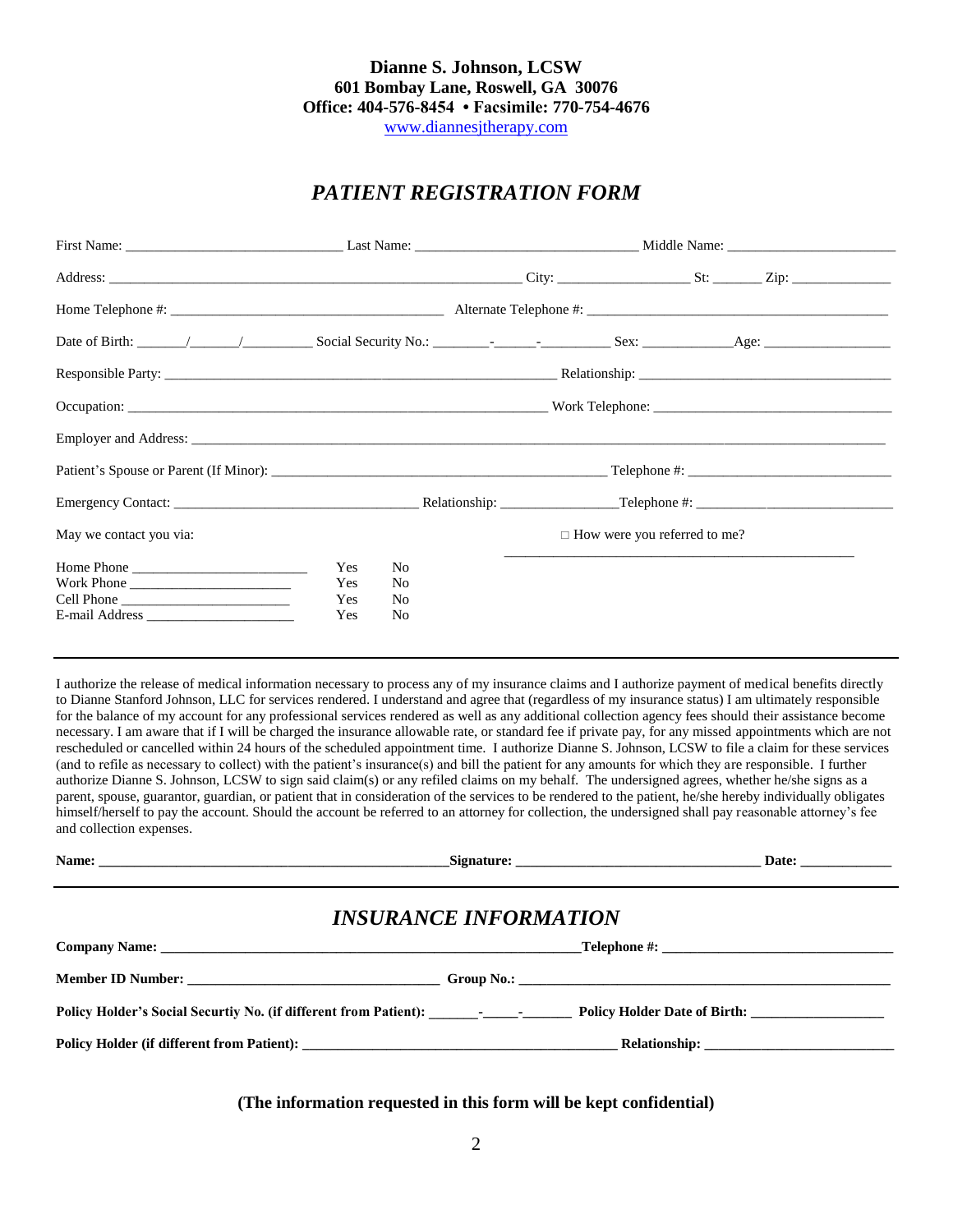\_\_\_\_\_\_\_\_\_\_\_\_\_\_\_\_\_\_\_\_\_\_\_\_\_\_\_\_\_\_\_\_\_\_\_\_\_\_\_\_\_\_\_\_\_\_\_\_\_\_\_\_\_\_\_\_\_\_\_\_\_\_\_\_\_\_\_\_\_\_\_\_\_\_\_\_\_\_\_\_\_\_\_\_\_\_\_\_\_\_\_\_\_\_\_\_\_\_ \_\_\_\_\_\_\_\_\_\_\_\_\_\_\_\_\_\_\_\_\_\_\_\_\_\_\_\_\_\_\_\_\_\_\_\_\_\_\_\_\_\_\_\_\_\_\_\_\_\_\_\_\_\_\_\_\_\_\_\_\_\_\_\_\_\_\_\_\_\_\_\_\_\_\_\_\_\_\_\_\_\_\_\_\_\_\_\_\_\_\_\_\_\_\_\_\_\_ \_\_\_\_\_\_\_\_\_\_\_\_\_\_\_\_\_\_\_\_\_\_\_\_\_\_\_\_\_\_\_\_\_\_\_\_\_\_\_\_\_\_\_\_\_\_\_\_\_\_\_\_\_\_\_\_\_\_\_\_\_\_\_\_\_\_\_\_\_\_\_\_\_\_\_\_\_\_\_\_\_\_\_\_\_\_\_\_\_\_\_\_\_\_\_\_\_\_

\_\_\_\_\_\_\_\_\_\_\_\_\_\_\_\_\_\_\_\_\_\_\_\_\_\_\_\_\_\_\_\_\_\_\_\_\_\_\_\_\_\_\_\_\_\_\_\_\_\_\_\_\_\_\_\_\_\_\_\_\_\_\_\_\_\_\_\_\_\_\_\_\_\_\_\_\_\_\_\_\_\_\_\_\_\_\_\_\_\_\_\_\_\_\_\_\_\_ \_\_\_\_\_\_\_\_\_\_\_\_\_\_\_\_\_\_\_\_\_\_\_\_\_\_\_\_\_\_\_\_\_\_\_\_\_\_\_\_\_\_\_\_\_\_\_\_\_\_\_\_\_\_\_\_\_\_\_\_\_\_\_\_\_\_\_\_\_\_\_\_\_\_\_\_\_\_\_\_\_\_\_\_\_\_\_\_\_\_\_\_\_\_\_\_\_\_ \_\_\_\_\_\_\_\_\_\_\_\_\_\_\_\_\_\_\_\_\_\_\_\_\_\_\_\_\_\_\_\_\_\_\_\_\_\_\_\_\_\_\_\_\_\_\_\_\_\_\_\_\_\_\_\_\_\_\_\_\_\_\_\_\_\_\_\_\_\_\_\_\_\_\_\_\_\_\_\_\_\_\_\_\_\_\_\_\_\_\_\_\_\_\_\_\_\_

# **Counseling Concerns**

Why are you seeking help now?

What would you like to see happen as a result of counseling or psychotherapy?

## **Medical & Psychological History**

| Date of last Physical Exam                                                                                                                                           |                        |                |  |  |
|----------------------------------------------------------------------------------------------------------------------------------------------------------------------|------------------------|----------------|--|--|
| Have you discussed the reason(s) for your visit today with your doctor? Yes                                                                                          |                        | N <sub>0</sub> |  |  |
|                                                                                                                                                                      |                        |                |  |  |
|                                                                                                                                                                      |                        |                |  |  |
|                                                                                                                                                                      |                        |                |  |  |
| Marital Status:<br>Single<br>$\Box$<br>Married<br>$\Box$<br>Divorced<br>$\Box$<br>Widow/Widower<br>$\Box$<br>Domestic Partnership<br>$\Box$<br>Cohabitation          | How long?<br>How long? |                |  |  |
| Living Situation:<br>House<br>$\Box$<br>Condominium<br>$\Box$<br>$\Box$ Apartment<br>Other<br>$\Box$<br>Have you served in the Armed Forces (if yes, please explain) | Rent<br>Own            |                |  |  |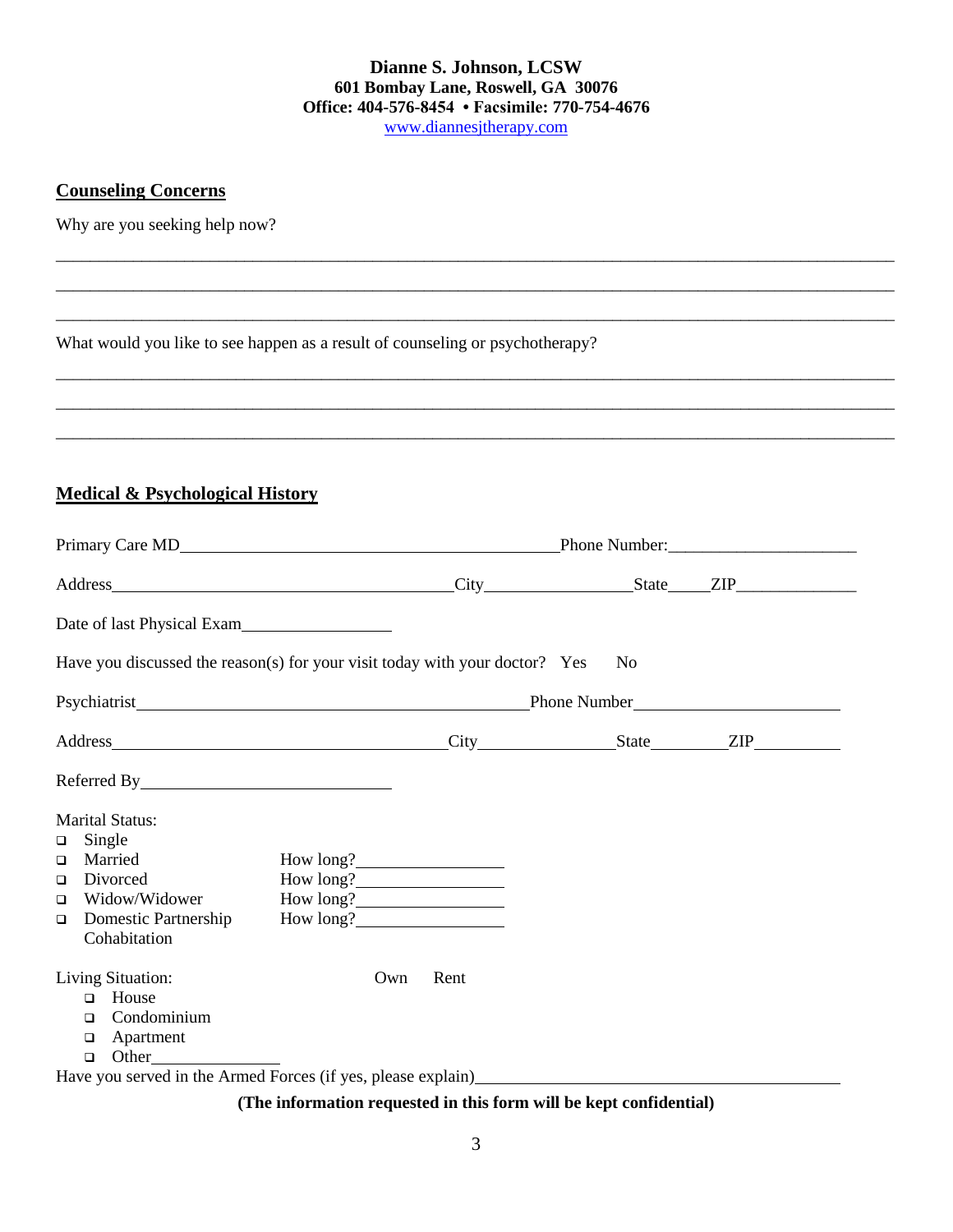| Please describe the reason for your visit:                                                                                                              |                |                |
|---------------------------------------------------------------------------------------------------------------------------------------------------------|----------------|----------------|
| ,我们也不会有一个人的人,我们也不会有一个人的人,我们也不会有一个人的人。""我们,我们也不会有一个人的人,我们也不会有一个人的人。""我们,我们也不会有一个人<br>Have you experienced similar or identical problems in the past? Yes | N <sub>o</sub> |                |
| Have you ever been treated or hospitalized for psychiatric, emotional, behavioral, or substance abuse<br>problems? Yes<br>N <sub>0</sub>                |                |                |
| Please list all circumstances, dates, and locations, and names of clinicians:                                                                           |                |                |
| Please list all medications (including dosages) that you are currently taking and the name of the prescribing doctor:                                   |                |                |
| Do you have any medication or other allergies?                                                                                                          | Yes            | N <sub>0</sub> |
| Do you have a history of head injuries or seizures?                                                                                                     | Yes            | N <sub>o</sub> |
| Do you have pain management issues?                                                                                                                     | Yes            | N <sub>o</sub> |
|                                                                                                                                                         |                |                |
| Do you have a history of developmental and/or educational difficulties?                                                                                 | Yes            | N <sub>o</sub> |
| Please Explain                                                                                                                                          |                |                |
| Do you have any medical issues?                                                                                                                         | Yes            | N <sub>o</sub> |
|                                                                                                                                                         |                |                |

Have you ever had a problem with or been treated for drug or alcohol abuse or other addiction/compulsive behavior (eating disorder, gambling, sex, Internet, shoplifting/theft, etc.) or participated in any kind of recovery program? Yes No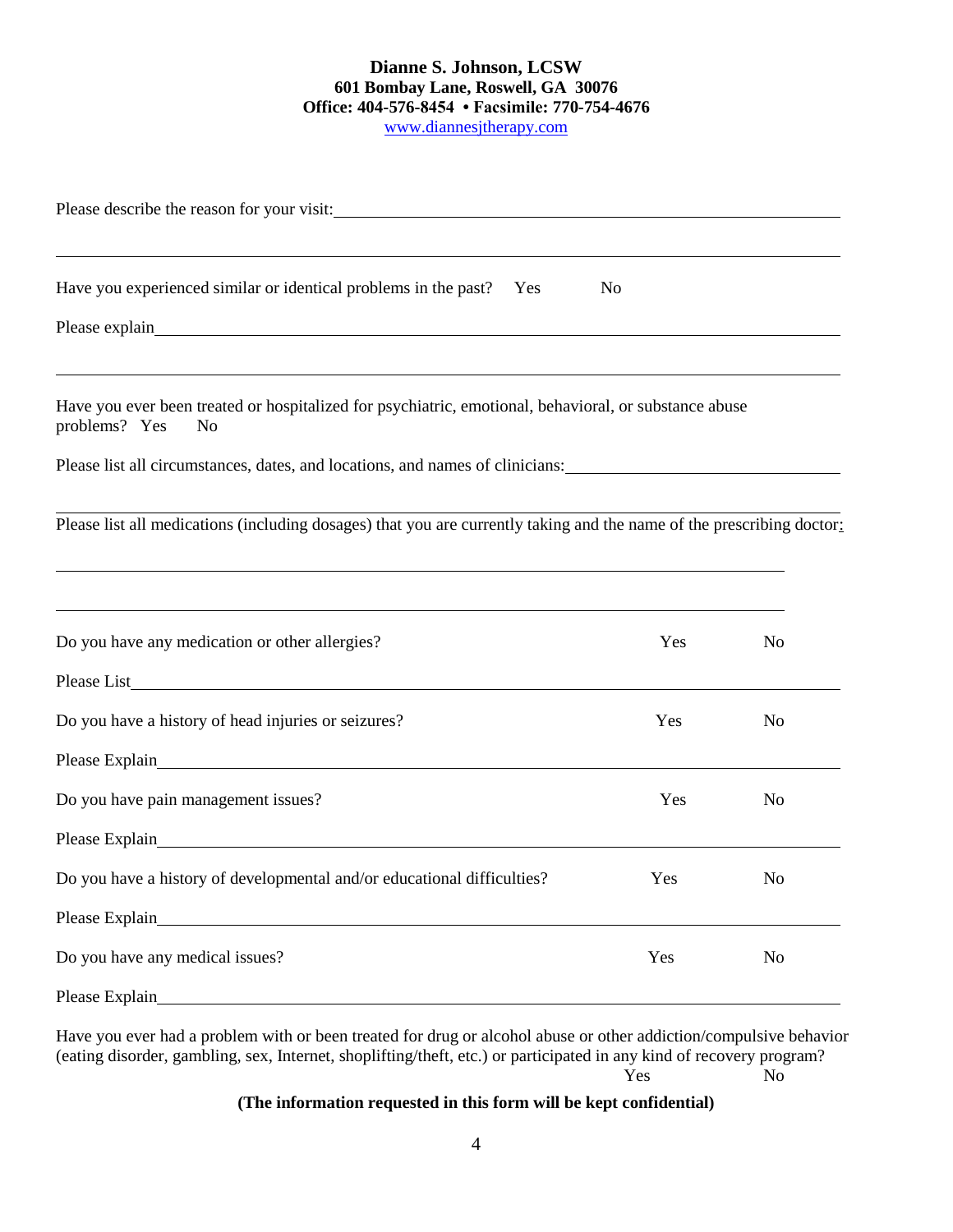[www.diannesjtherapy.com](http://www.diannesjtherapy.com/)

| Circle any of the following you have used in the past 30 days and give an estimate of how much you typically use:<br>tobacco, alcohol, marijuana, tranquilizers, sleeping pills, pain killers, heroin, cocaine/crack, amphetamines/speed,<br>Benzodiazepines, Methadone, LSD, Ecstasy, inhalants. |  |  |  |  |  |  |  |  |
|---------------------------------------------------------------------------------------------------------------------------------------------------------------------------------------------------------------------------------------------------------------------------------------------------|--|--|--|--|--|--|--|--|
| ,我们也不会有什么。""我们的人,我们也不会有什么?""我们的人,我们也不会有什么?""我们的人,我们也不会有什么?""我们的人,我们也不会有什么?""我们的人<br>Have you ever experienced withdrawal symptoms? Yes No<br>Blackouts? Yes No                                                                                                                                    |  |  |  |  |  |  |  |  |
| Have you ever had a DUI? Yes<br>N <sub>o</sub>                                                                                                                                                                                                                                                    |  |  |  |  |  |  |  |  |
| Circle your current employment status:<br>full time<br>unemployed<br>part time                                                                                                                                                                                                                    |  |  |  |  |  |  |  |  |
| disabled<br>homemaker<br>student<br>retired                                                                                                                                                                                                                                                       |  |  |  |  |  |  |  |  |
| Are you having difficulties at work or concerns about your job? Yes<br>N <sub>o</sub>                                                                                                                                                                                                             |  |  |  |  |  |  |  |  |
|                                                                                                                                                                                                                                                                                                   |  |  |  |  |  |  |  |  |
| Does anyone in your family have/had psychiatric, emotional, behavioral, or addiction problems? Yes<br>- No                                                                                                                                                                                        |  |  |  |  |  |  |  |  |
|                                                                                                                                                                                                                                                                                                   |  |  |  |  |  |  |  |  |
| Do you have difficulties or concerns about how you get along with other people? Yes<br>N <sub>o</sub>                                                                                                                                                                                             |  |  |  |  |  |  |  |  |
|                                                                                                                                                                                                                                                                                                   |  |  |  |  |  |  |  |  |
| Do you have spiritual or religious concerns?<br>Yes<br>N <sub>o</sub>                                                                                                                                                                                                                             |  |  |  |  |  |  |  |  |
| Please describe your religious upbringing and current beliefs                                                                                                                                                                                                                                     |  |  |  |  |  |  |  |  |
| <u> 1989 - Andrea Andrew Maria (h. 1989).</u><br>Do you have any sexual orientation issues or concerns? Yes No                                                                                                                                                                                    |  |  |  |  |  |  |  |  |
| Please Explain                                                                                                                                                                                                                                                                                    |  |  |  |  |  |  |  |  |
| Do you have any legal problems?<br>Yes<br>N <sub>0</sub>                                                                                                                                                                                                                                          |  |  |  |  |  |  |  |  |
| Please Explain                                                                                                                                                                                                                                                                                    |  |  |  |  |  |  |  |  |
| Have you ever experienced abuse?<br>Yes<br>N <sub>o</sub><br>physical<br>$\Box$<br>emotional<br>□<br>sexual<br>❏                                                                                                                                                                                  |  |  |  |  |  |  |  |  |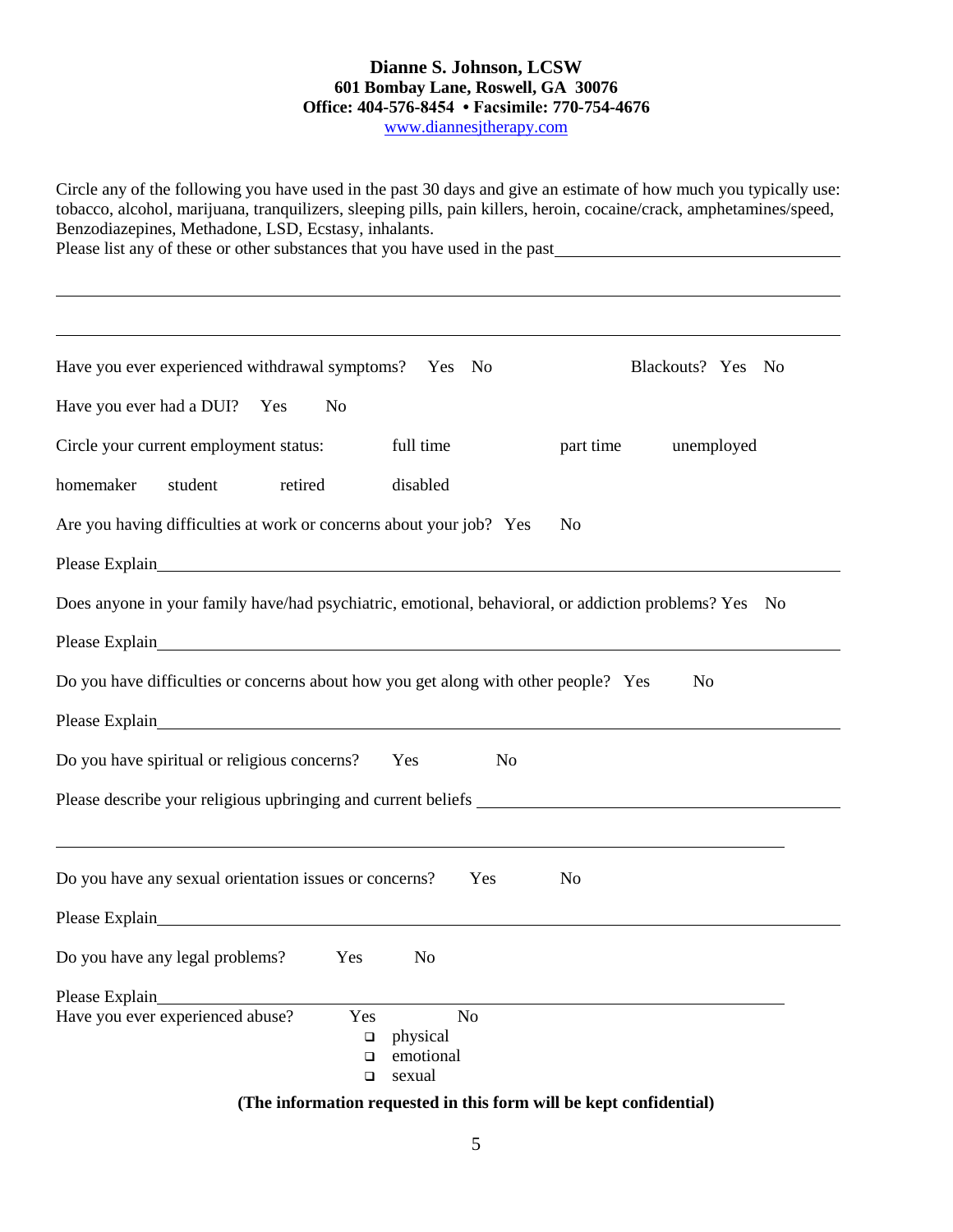l

l

l

Please list all of your children, including their ages:

Please list everyone who currently lives with you and your relationship to them:

Please list all the adults (caregivers) and children (siblings or others) with whom you lived when you were a child (birth to 18 years old) and note their relationship to you (for example: biological mother; stepfather; sister - older by 16 months; male cousin – younger by 3 years; etc.). Please indicate if any of these people are deceased.

l

l

Are you, or is anyone in your family adopted (if yes, please elaborate)

Please tell me a little bit about any significant losses you have experienced throughout your life, if any (deaths, divorces, lost friendships, broken relationships or anything that caused you emotional pain). Continue on back if needed.

Please circle your level of education: Completed\_\_\_\_\_Grade / HS Diploma / GED / Some College / Technical School / College Degree / Graduate Degree(s)

Area of interest/expertise/type of degree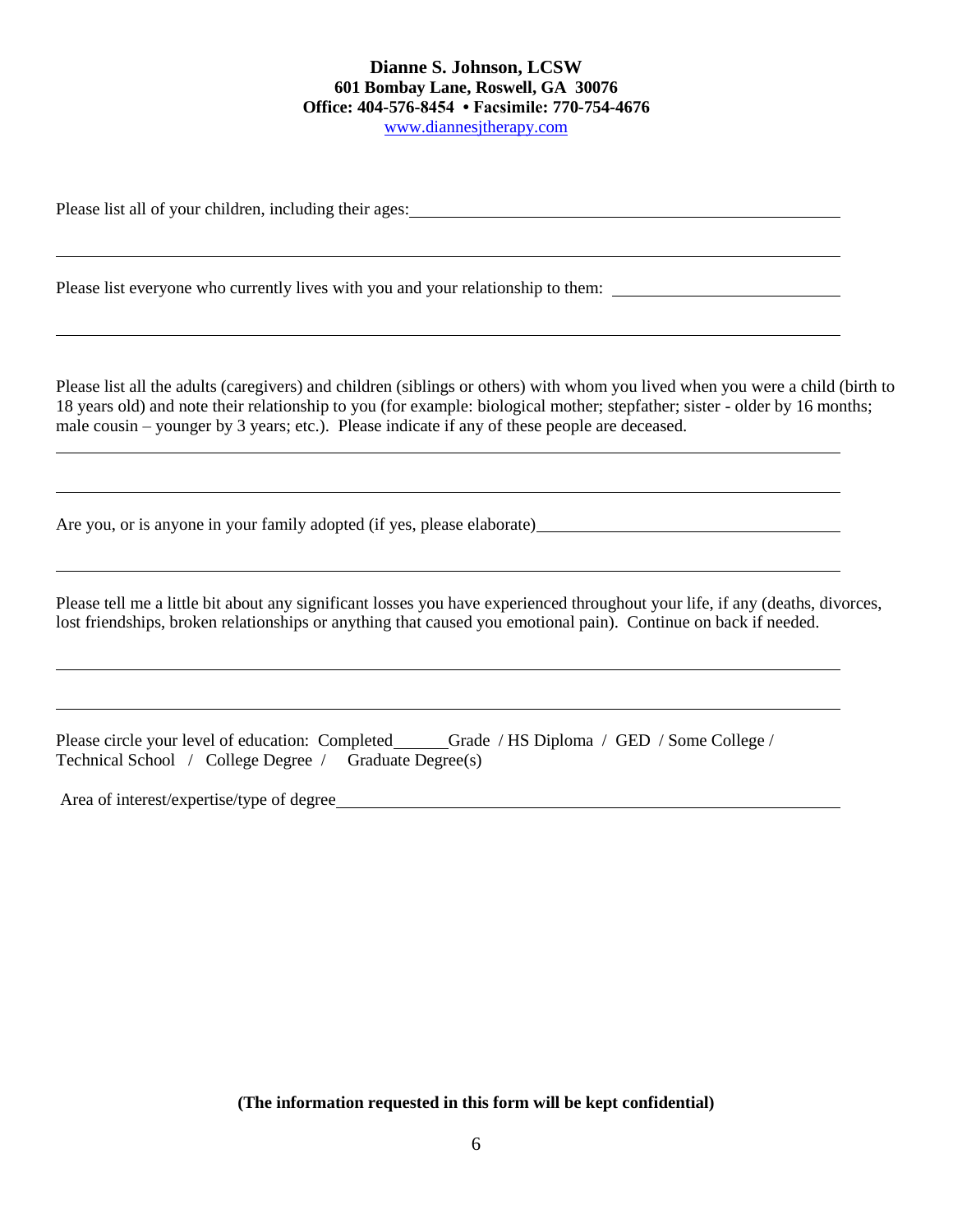Please explain any recent changes have you experienced in the following (continue on back if needed):

| $\Box$ |                                                                                                                                                                                                                                |  |
|--------|--------------------------------------------------------------------------------------------------------------------------------------------------------------------------------------------------------------------------------|--|
| □      | Sleep                                                                                                                                                                                                                          |  |
| $\Box$ | Concentration expansion and the contract of the contract of the contract of the contract of the contract of the contract of the contract of the contract of the contract of the contract of the contract of the contract of th |  |
| $\Box$ | Energy_                                                                                                                                                                                                                        |  |
| $\Box$ |                                                                                                                                                                                                                                |  |
| $\Box$ | Appetite                                                                                                                                                                                                                       |  |
| $\Box$ | Libido                                                                                                                                                                                                                         |  |
| □      |                                                                                                                                                                                                                                |  |
| $\Box$ | Thoughts of hurting yourself/suicide<br>Thoughts of hurting yourself/suicide                                                                                                                                                   |  |
|        | If you have these thoughts now or have ever had them in the past, please indicate dates and circumstances<br>$\circ$                                                                                                           |  |
|        | Has anyone close to you ever committed suicide or talked about hurting him or herself?<br>$\circ$                                                                                                                              |  |

❑ Thoughts of hurting someone else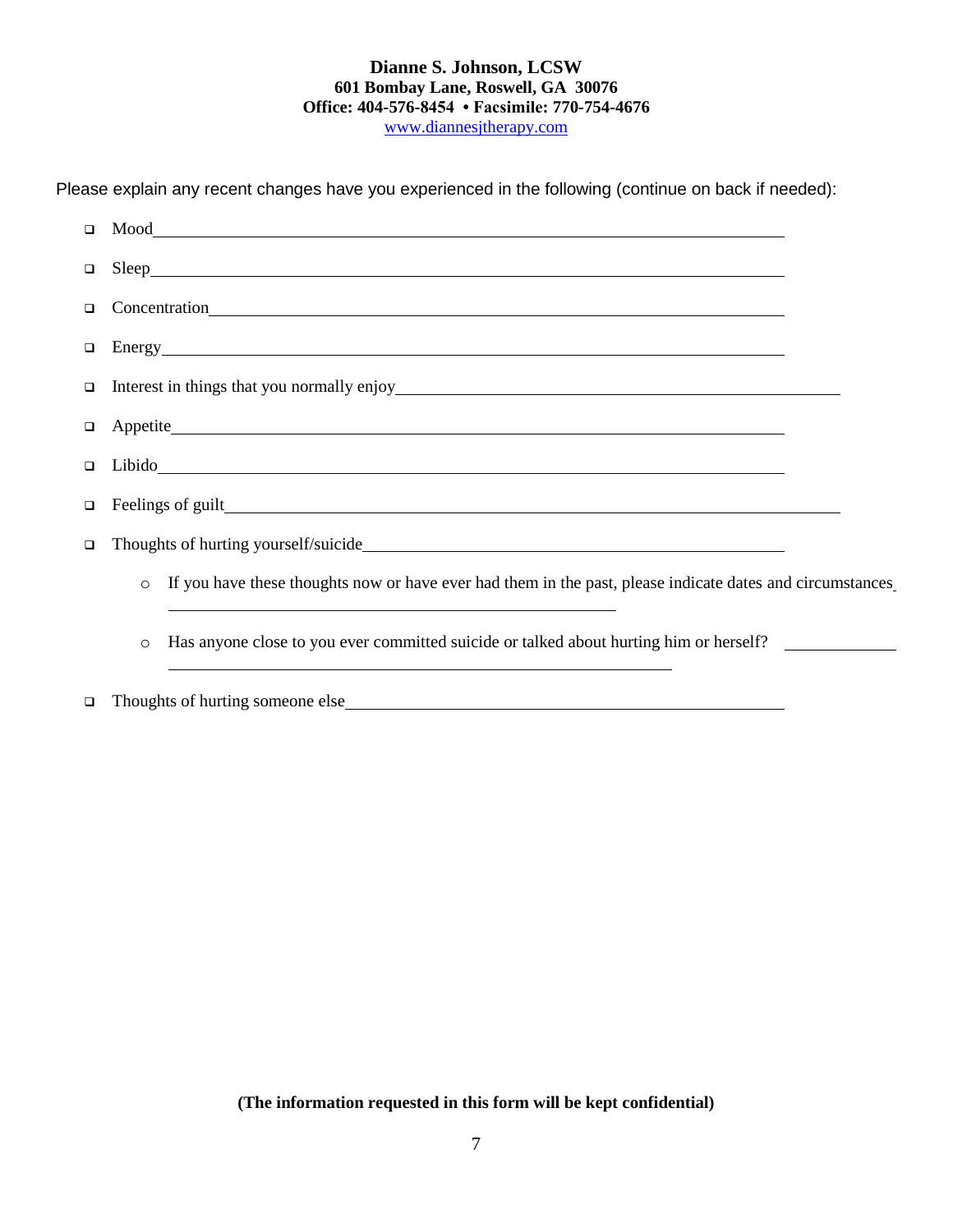Please check any that apply:

# Thoughts/Feelings/Mood Behavior Behavior Family &

- □ Anger/frustration/hostility □ Abuse □ Affair
- 
- 
- □ Excessive worry □ △ Pargumentative □ Divorce/Separation
- 
- □ Grieving (death, divorce, etc.) □ Controlling □ Parenting □ Parenting
- 
- 
- 
- □ Memory difficulties □ □ Eating problems Addiction
- 
- □ Obsessive thoughts □ Hyperactivity □ Abuse of drugs
- 
- 
- 
- 
- 
- □ Sudden mood changes □ □ Unable to relax □ Preoccupation with
- □ Suicidal or Homicidal thoughts □ Eating Disorder

# Other Concerns □ Self-neglect □ Absenteeism

- 
- □ Inattention □ △ □ △ □ Aggression, violence □ Childhood
- □ Depression □ Alcohol use (your childhood)
	-
- □ Fear □ Compulsive behavior/rituals □ Interpersonal
	-
- □ Hallucinations □ Decreased/lack of sexual □ Relationship □ Intrusive thoughts interest □ Problems/Differences
- □ Judgment problems □ □ Destruction of property
	-
- □ Negative thoughts □ Financial problems, debt □ Abuse of alcohol
	-
- □ Panic attacks □ Internet problems □ Dependency
	-
- □ Self-esteem □ Degal problems prescription, street
- □ Shyness □ ○ □ Codependency □ Gambling
	-
	-
	-
	- □ Self destruction/sabotaging Work & School
	-
	- □ Sexual dysfunction □ Career concerns
	-
	-
	- □ Withdrawal from others □ Performance
	- □ Loss of interest in former □ Tardiness
		-
	-

# Relationships

- 
- 
- 
- 
- 
- **Conflicts**
- 
- 
- 

- 
- 
- 
- □ Sadness □ Isolation □ Isolation □ Drug use— OTC,
	-
	-
- □ Stress □ Lying □ Pornography
	-

- 
- 
- □ Stealing □ □ Difficulty w/coworkers
- □ Weight, gain/loss □ Difficulty w/supervisor
	-
	-
	- pleasures □ Procrastination
- □ Sleep difficulty □ School problems

- 
-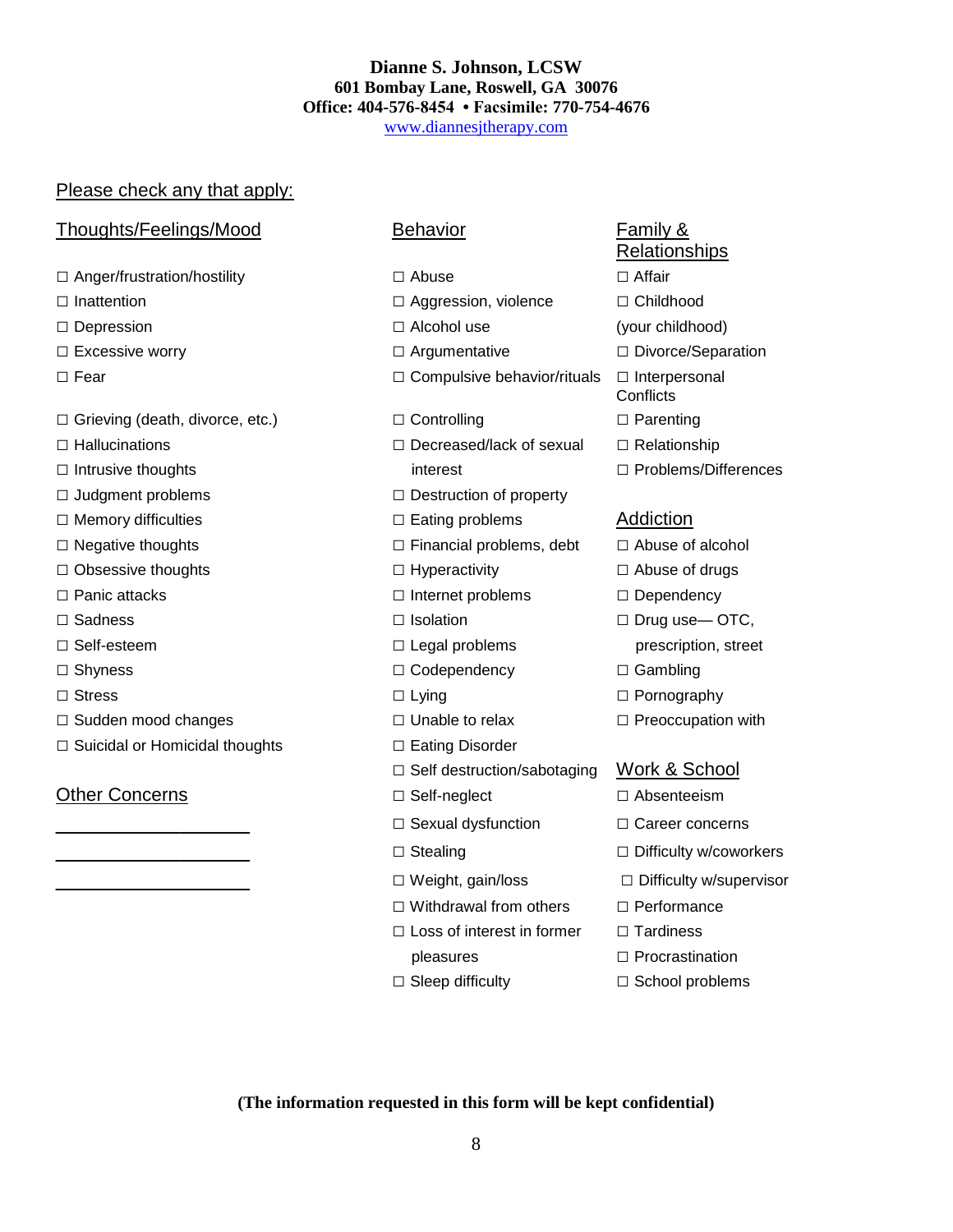#### **Therapist-Patient Services Agreement (Office Policies and Consent to Treatment)**

#### **Welcome to My Practice**

This document (the Agreement) contains important information about my professional services and business policies. It also contains summary information about the Health Insurance Portability and Accountability Act (HIPAA), a federal law that provides privacy protections and patient rights with regard to the use and disclosure of your Protected Health Information (PHI) used for the purposes of treatment, payment, and health care operations (TPO). HIPAA requires that I provide you with a Notice of Privacy Practices (the Notice) for use and disclosure of PHI for TPO. The Notice, which is attached to this Agreement, explains HIPAA and its application to your PHI in greater detail. The law requires that I obtain your signature acknowledging that I have provided you with this information so I ask that you sign both the Agreement and the Notice. Although these documents are long and sometimes complex, it is important that you read them carefully. We can discuss any questions you have about the documents at any time. You may revoke this Agreement in writing at any time. That revocation will be binding on me unless I have taken action in reliance on it; if there are obligations imposed on me by your health insurer in order to process or substantiate claims made under your policy; or if you have not satisfied any financial obligations you have incurred.

#### **Psychological Services**

Therapy is not easily described in general statements. It varies depending on the personalities of the therapist and the patient, and the particular problems the patient is experiencing. There are many different methods I may use to help you deal with the problems and issues that you hope to address. Psychotherapy is not like a medical doctor visit. Instead, it calls for a very active effort on your part. In order for therapy to be most successful, your will have to work on things we talk about both during our sessions and at home.

Therapy can have benefits and risks. Since therapy often involves discussing unpleasant aspects of your life, you may experience uncomfortable feelings such as sadness, guilt, anger, frustration, loneliness, and helplessness. On the other hand, therapy has also been show to have many benefits. Therapy often leads to better relationships, solutions to specific problems, and significant reduction in personal distress. Of course, there are no guarantees about what you will experience.

Our first few sessions will involve an evaluation of your needs. By the end of the evaluation, I will be able to offer you some first impressions of what our work will include and specific treatment plans to follow, if you decide to continue with therapy. You should evaluate this information along with your own opinions of whether you feel comfortable working with me. Therapy involves a large commitment of time, money, and energy, so you should be very careful about the therapist you select. If you have questions about my procedures, we should discuss them whenever they arise. If your doubts persist, I will be happy to refer you to another therapist who may be better suited to your needs.

#### **Meetings/Sessions**

The paperwork you have received helps me to understand your medical situation and make a diagnosis, if appropriate. Insurance will not pay for visits that are not deemed a "medical necessity". Following our first visit, I normally conduct a less formal evaluation that will last from 2 to 4 sessions. During this time we can both decide if I am the best person to provide the services you need in order to meet your treatment goals. Each individual session will last for 45 to 55 minutes depending on your insurance allowance. The final five minutes will be to schedule our next session. I strive to be punctual and I expect you to respect that your session ends after 50 minutes. If a patient has a consistently difficult time leaving on time, such behavior will necessarily and appropriately become a subject in treatment. If you are not able to keep your scheduled appointment, your will be expected to pay a \$75.00 missed appointment fee unless you provide at least 24 hours advance notice of cancellation (48 hour notice is required if the cancellation is for a Monday appointment). Please note that insurance will not reimburse for cancelled or missed sessions. If you have a "standing" appointment and cancel frequently, even within these guidelines, you may be required to relinquish your standing appointment and schedule on an individual basis.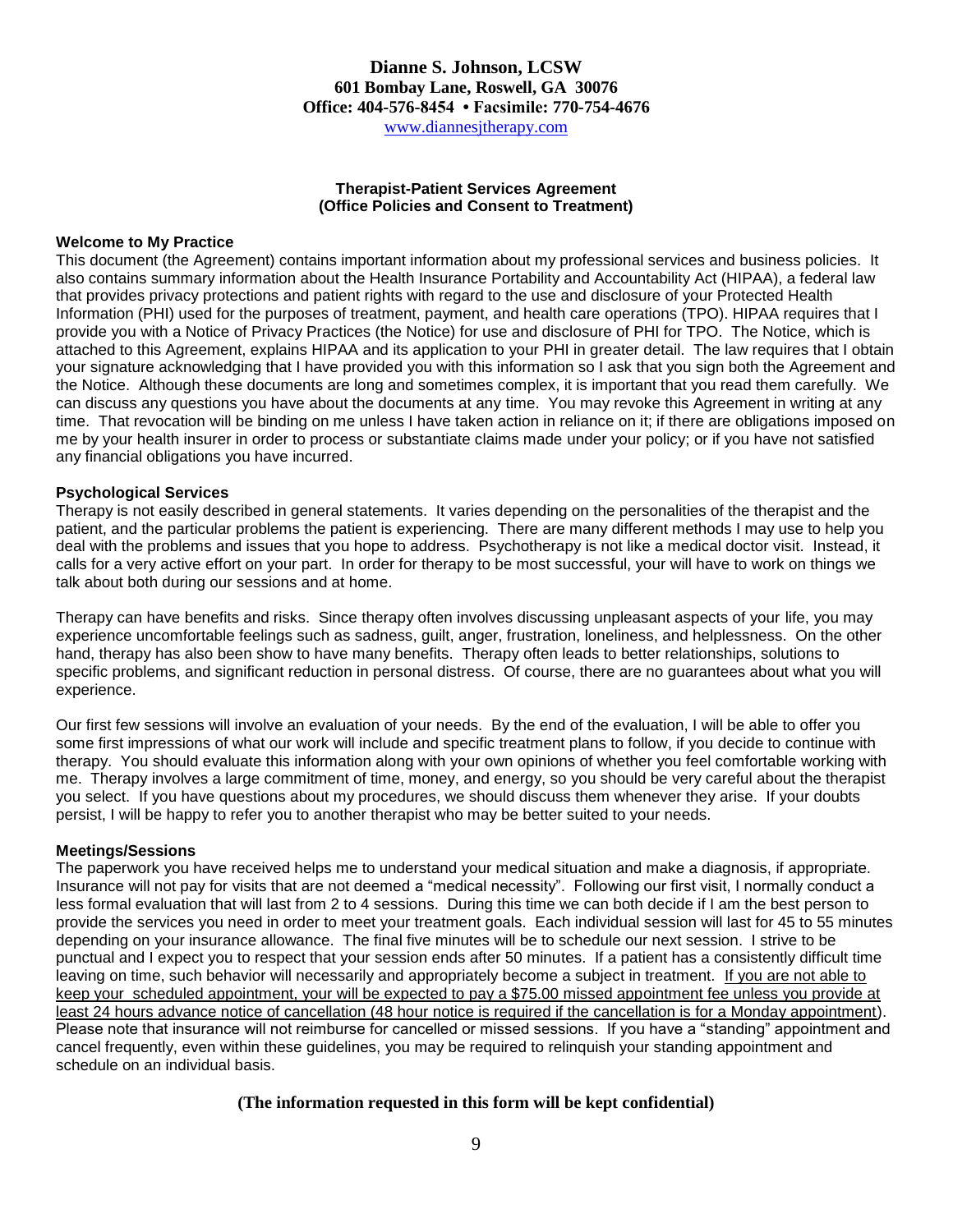[www.diannesjtherapy.com](http://www.diannesjtherapy.com/)

#### **Professional Fees**

Unless you use insurance (BC/BS, Cigna, United Healthcare, or Medicare), my per-session fee is \$125.00. In addition to appointments, I charge this amount for other professional services you may need, though I will break down the hourly cost if I work for periods of less than one hour. Other services include report writing, telephone conversations lasting longer than 10 minutes, and the time spent performing any other service you may request of me that is not specifically covered by insurance. I am not trained in forensic evaluation or testimony and I am not an expert witness; therefore I do not participate in legal proceeds on behalf of my patients. If you become involved in legal proceedings and I am required to be present or to provide my time, copies, or other services you will be expected to pay for all of my professional time, including preparation time and all costs incurred, even if another party calls me. This payment must be paid in advance of my participation. My fee for participation at any legal proceeding is \$250.00 per hour with an eight-hour minimum (\$2000.00). Travel time will be billed in addition to actual court time.

#### **Standing Appointments**

Many of my patients prefer to establish a "standing" appointment, which I encourage. Standing appointments are not meant to be a "holding" mechanism to ensure that you have a session reserved for you "just in case". Standing appointments are a contract to attend every session reserved for you, within reason. If you establish a standing appointment but cancel frequently, even with appropriate 24-hour notice, you will be required to relinquish your standing appointment and schedule your appointments one at a time.

#### **Contacting Me**

#### Voicemail:

Due to my work schedule, I am not immediately available by telephone or in person. My calls will go to confidential voicemail because I am with patients most, if not all of the day. I will make every effort to return your call on the same day you made it, or at least within 24 business hours, depending on when you leave the message and what my schedule entails. Exceptions to this standard include weekends, holidays, and personal time away from my practice. If your have any sort of emergency, please call 911 or go to the nearest emergency room. If I will be unavailable for an extended period of time, I will provide you with the name of a colleague to contact, if absolutely necessary.

#### Email:

I do not conduct therapy via email. It is important to be aware that e-mail communication can be relatively easily accessed by unauthorized people and hence can compromise the privacy and confidentiality of such communication. Emails, in particular, are vulnerable to such unauthorized access due to the fact that remote servers have unlimited and direct access to all e-mails that go through them. Please notify me if you decide to avoid or limit, in any way, the use of email. I encourage you to consider the limits to confidentiality inherent in the email process. I endorse the use of email to arrange or modify appointments as long as you understand and accept the limits to confidentiality that it presents. .

You are welcome to use my email to communicate non-urgent information with me. Do not ever use my email to communicate urgent and/or life-threating information. Email is NOT to be used in the case of an emergency. If you are experiencing an urgent and/or life-threatening emergency you must immediately call 911 or go to you local hospital emergency room.

#### Social Media Policies:

I do not accept "friend" or contact requests from current or former patients on any social/professional networking site (Facebook, LinkedIn, etc.). These sorts of connections may compromise your confidentiality and our respective privacy. These connections also may blur the boundaries of our therapeutic relationship and potentially have unforeseen negative consequences for you as my patient.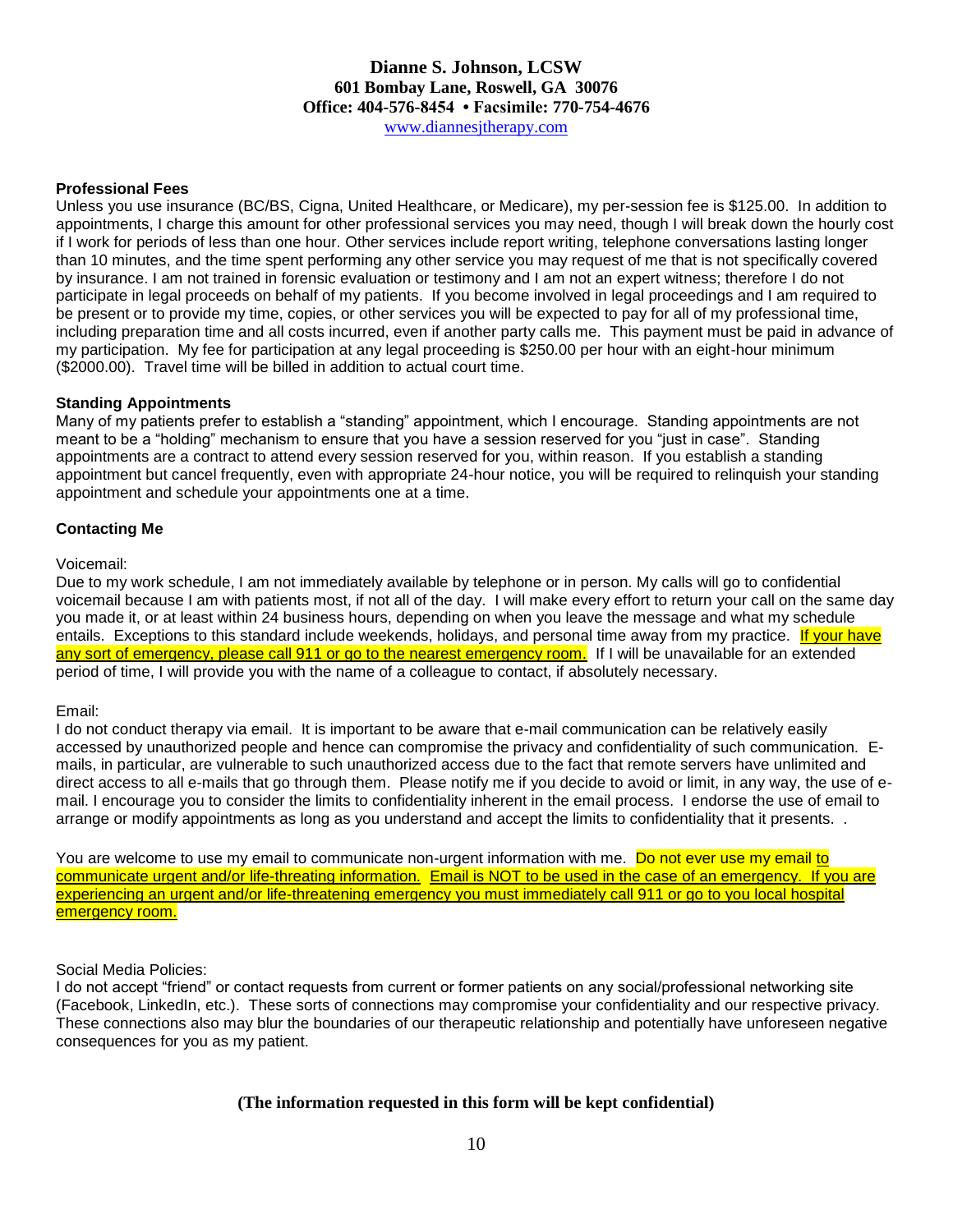[www.diannesjtherapy.com](http://www.diannesjtherapy.com/)

#### **Termination of Therapy**

The length of your treatment and the timing of the eventual termination of your treatment depend on the specifics of your treatment plan and the progress you achieve. It is a good idea to plan for your termination in collaboration with me. I will discuss a plan for termination with you as you approach the completion of your treatment goals. You may discontinue therapy at any time. If you or I determine you are not benefiting from treatment, either of us may elect to initiate a discussion of your treatment alternatives. Treatment alternatives may include, among other possibilities, referral, new treatment plan or terminating your therapy. It is best to discuss this in a planned termination session. If you do not call or show for two consecutive scheduled sessions or I do not hear from you within 30 days, this will act as an indicator you are choosing to terminate treatment.

#### **Limits to Confidentiality**

The law protects the privacy of all communications between a patient and a therapist. In most situations, I can only release information about your treatment if you sign a written Authorization form that meets certain legal requirements imposed by HIPAA. There are other situations that only require that you provide written, advanced consent. Your signature on this Agreement provides consent for those activities, as follows:

- I may occasionally find it helpful to consult other health and mental health professionals about a case. During a consultation, I make every effort to avoid revealing the identity of my patient. The other professionals are also legally bound to keep the information confidential. If you don't object, I will not tell you about these consultations unless I feel that it is important to our work together. I will note all consultations in your Clinical Record and Psychotherapy Notes (as defined in my "Georgia HIPAA Privacy Notice", attached).
- You should be aware that I practice with other mental health professionals associated with North Fulton Treatment Center and that the group employs administrative staff. In most cases, I need to share at least some PHI with these individuals for both clinical and administrative purposes, such as scheduling, billing, and coordination of care. All of the individuals who practice within the offices of North Fulton Treatment Center are bound by the same rules of confidentiality and we all operate as a single treatment team.
- I also may have the need to do business with outside entities, such as an accountant or lawyer. As required by HIPAA, I must have a formal business associate contract with these entities if they have access to PHI. In the associate contract these entities agree to maintain the confidentiality of PHI except as specifically allowed in the contract or otherwise required by law. Upon your request I will provide you with the names of the entities (if any) that have access to PHI and/or a blank copy of my business associate contract.
- Disclosures required by health insurers or to collect overdue fees are discussed elsewhere in this agreement (page 2 of 4).

There are some situations in which I am permitted or required by law to disclose information without your consent or authorization, as follows:

- If you threaten to harm yourself, I am obligated to seek hospitalization for you either voluntarily or involuntarily and with the assistance of law enforcement; advise others of the potential for harm; and/or to contact family members or others who can help provide protection.
- If I am court ordered to disclose PMI I must submit the required information. If you are involved in or contemplating litigation, you should consult with your attorney to determine whether a court might potentially order me to disclose information.
- If a government agency requests the information for health oversight activities, I may be required to provide it to them.
- If a patient files a complaint or a lawsuit against me, I may disclose relevant information regarding that patient in order to defend myself.
- If a patient files a worker's compensation claim, and I am providing treatment related to the claim, I must submit, upon appropriate request, copies of all medical records and bills.
- **(The information requested in this form will be kept confidential)** • If I have reason to believe that a child, a disabled adult, or an elder person has sustained physical injury or injuries other than by accidental means, or has been neglected or exploited, the law requires that I file a report with the appropriate governmental agency, usually the Department of Family and Children's Services (DFCS) or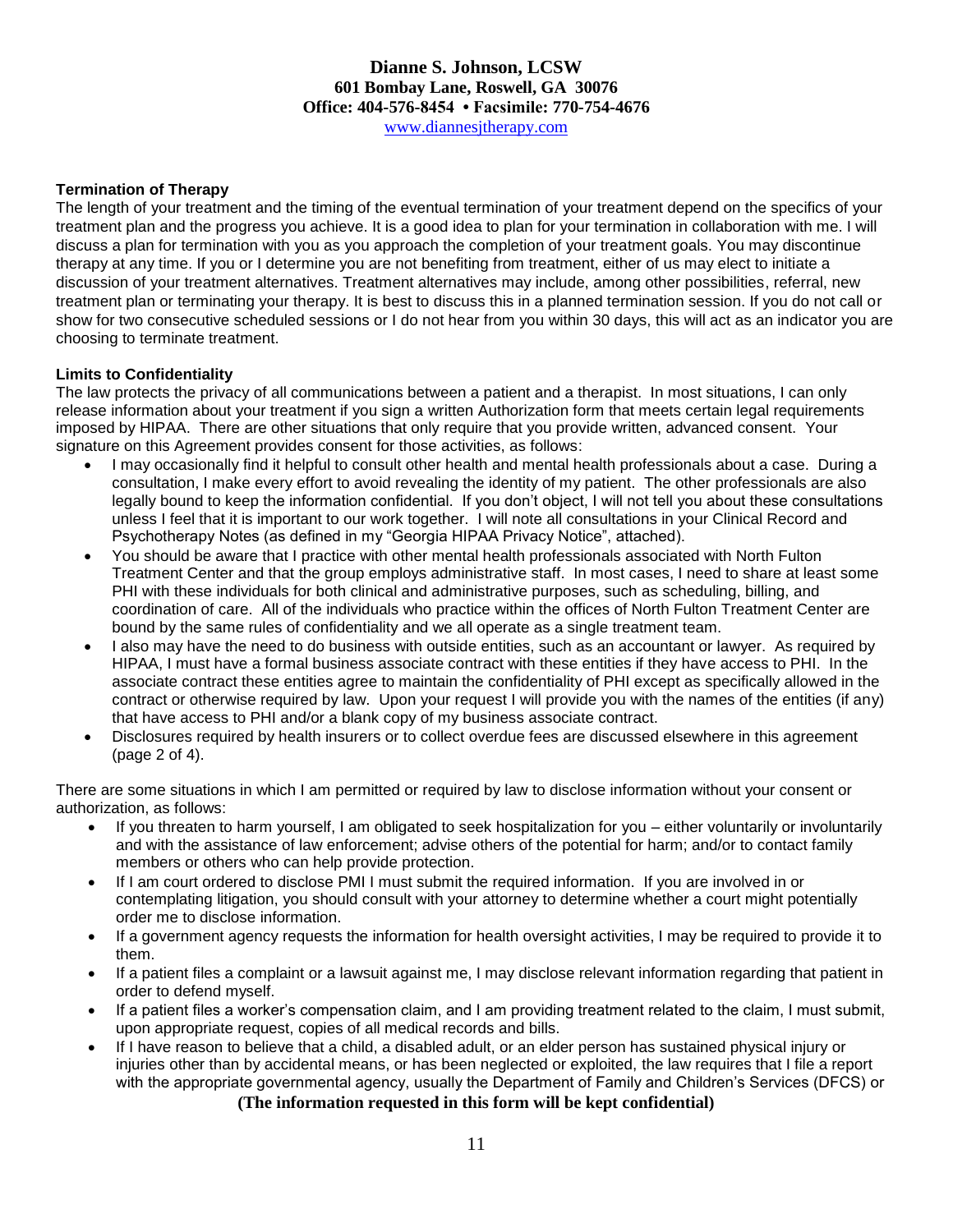the Department of Human Resources. Once such a report is filed, I may be required to provide additional information.

• If I determine that a patient presents a serious danger to person(s) other than themselves or to property, I am required by law to take protective actions. These actions may include notifying the potential victim(s), contacting the police, contacting the Department of Homeland Security, and/or seeking hospitalization (voluntary or involuntary) for the patient.

While this summary of exceptions to confidentiality should prove helpful and informative, it is important that we discuss any questions or concerns that you may have, now or in the future. The laws governing confidentiality can be quite complex, and I am not an attorney. In situations where specific advice is required, formal legal advice may be needed.

#### **Professional Records**

You should be aware that, pursuant to HIPAA, I keep PHI about you in a chart of professional records. This chart constitutes your Clinical/Medical Record. It includes information about your reasons for seeking therapy, a description of the ways in which your problem impacts your life, your diagnosis, the goals we set for treatment, your progress toward those goals, your medical and social history, your treatment history, and past records that I receive from other providers, reports of any professional consultations, your billing records, and any report that have been sent to anyone, including your insurance carrier. Except in unusual circumstances [such that may involve danger to yourself or others or makes reference to another person (unless such other person is a health care provider) and I believe that access is reasonably likely to cause substantial harm to such other person or to your own well-being, or if information is provided to me confidentially by others] you or your legal representative may examine a copy of your Clinical Record, if you make a written request. Because these are professional records, they can be misinterpreted and/or upsetting to untrained readers. For this reason, I recommend that you initially review them in my presence, or have them forwarded to another mental health professional so you can discuss the contents. In most situations, I am allowed to charge a copying fee and fees for certain other expenses. The exceptions to this policy are contained in the attached Georgia HIPPA Privacy

#### **Patient Rights**

HIPAA provides you with several new or expanded rights with regard to your Clinical Record and disclosures of PHI. These rights include requesting that I amend your record; requesting restrictions on

what information from your Clinical Record is disclosed to others; requesting an accounting of most disclosures of PHI that you have neither consented to nor authorized; determining the location to which PHI disclosures are sent; having any complaints you make about my policies and procedures recorded in your records; and the right to a paper copy of this Agreement, the attached Notice form, and my privacy policies and procedures. I am happy to discuss any of these rights with you at any time.

#### **Minors and Parents**

Patients under 18 years of age who are not emancipated and their parents should be aware that the law allows parents to examine their child's treatment records unless I believe that doing so would endanger the child or we agree otherwise. Because privacy in therapy is crucial to therapeutic progress, particularly with teenagers, it is my policy to request an agreement from parents that they consent to give up their access to their child's records. If they agree, I will only provide them with general information about the progress of the child's treatment and his or her attendance at scheduled sessions. Any other communication will require the child's authorization, unless I feel that the child is in danger or is a danger to someone else, in which case, I will notify the parents of my concern. Before giving parents my information, I will discuss the matter with the child, if possible, and do my best to address any concerns and handle any objections he or she may have.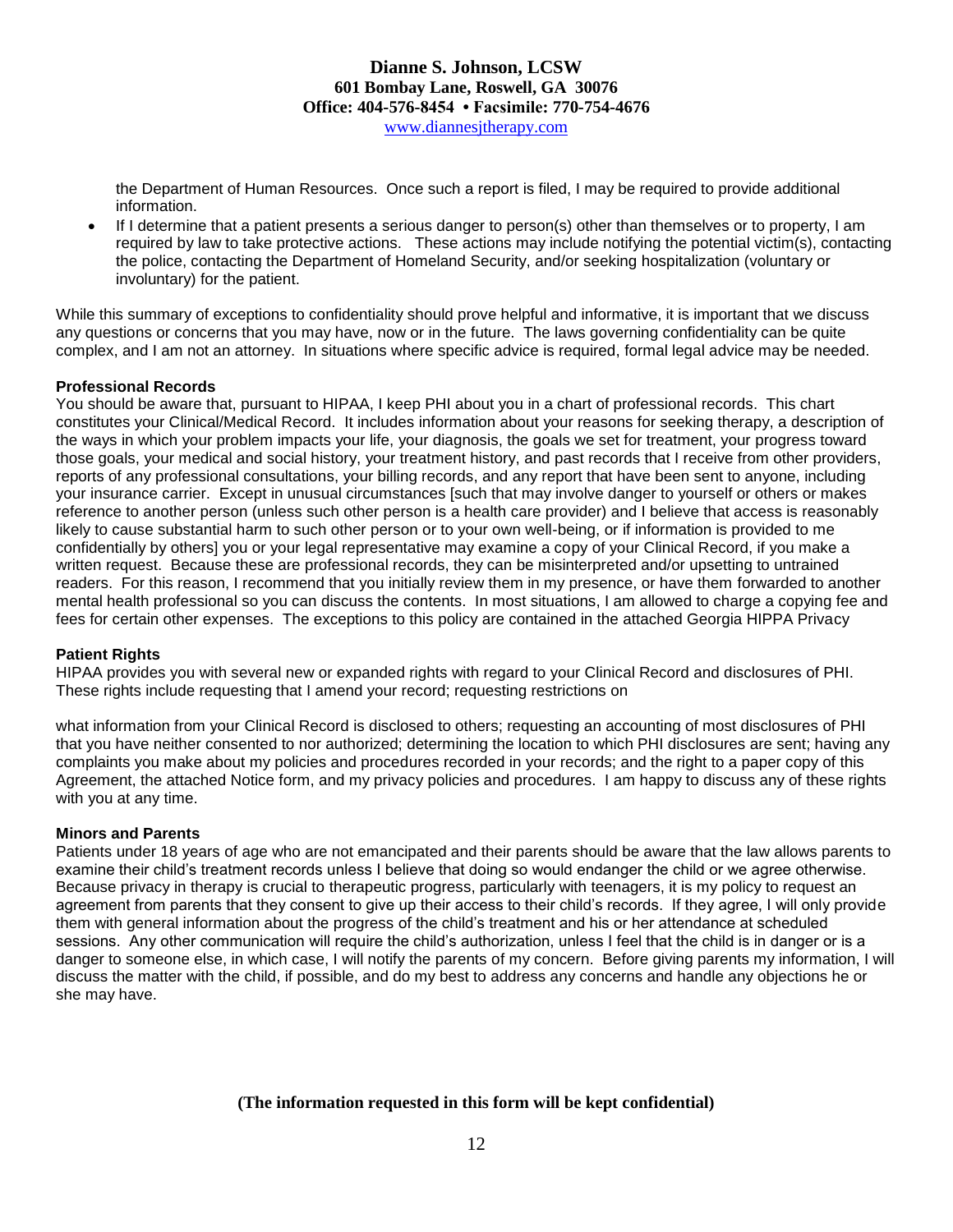#### **Billing and Payments**

You are expected to pay for each session at the time it is held, unless we agree otherwise. Fees and payment schedules for other professional services will be agreed upon when they are requested. In certain cases of demonstrated financial hardship, I may be willing to negotiate a fee adjustment or payment installment plan.

If your account has not been paid for 60 days or more and arrangements for payment have not been agreed upon, I have the option of using legal means to secure the payment. This may involve hiring a collection agency or going through small claims court, both of which will require me to disclose otherwise confidential information. In most collection situations, the only information I release regarding a patient's treatment is his or her name, the nature of the services provided, and the amount due. If such legal action is necessary its costs will be included in the claim.

You are responsible for the full payment of all appointments not cancelled with at least 24-hour notice. Any balances on account are considered delinquent after two months and a 30% fee will be added to your balance due. After three months any unpaid balances are subject to submission to a collection agency.

I understand that I will be charged a missed appointment fee of \$75.00 for any appointments not kept unless at least a FULL 24-HOUR notice (a 48-hour notice is required if cancellation is for a Monday appointment) is given to the clinician**.** 

**I consent for billing and treatment necessary for the care of the above-named patient. I have read, understand, and agree to the office policies, attached.** 

Signature of Patient or Guardian Date Date

Please Print Patient Name

Please remember to call 911 in an emergency

YOUR SIGNATURE BELOW INDICATES THAT YOU HAVE READ THIS AGREEMENT, THAT YOU ACCEPT ITS TERMS AND CONDITIONS, AND, BY DOING SO THAT YOU GIVE CONSENT TO TREATMENT. THE SIGNATURE BELOW ALSO SERVES AS AN ACKNOWLEDGEMENT THAT YOU HAVE RECEIVED THE GEORGIA HIPAA PRIVACY NOTICE FORM DESCRIBED ABOVE.

Patient Signature Date Date of the Date of the Date Date Date Date Date Date

Patient or Guardian Signature **Date of Australian Structure** Date Date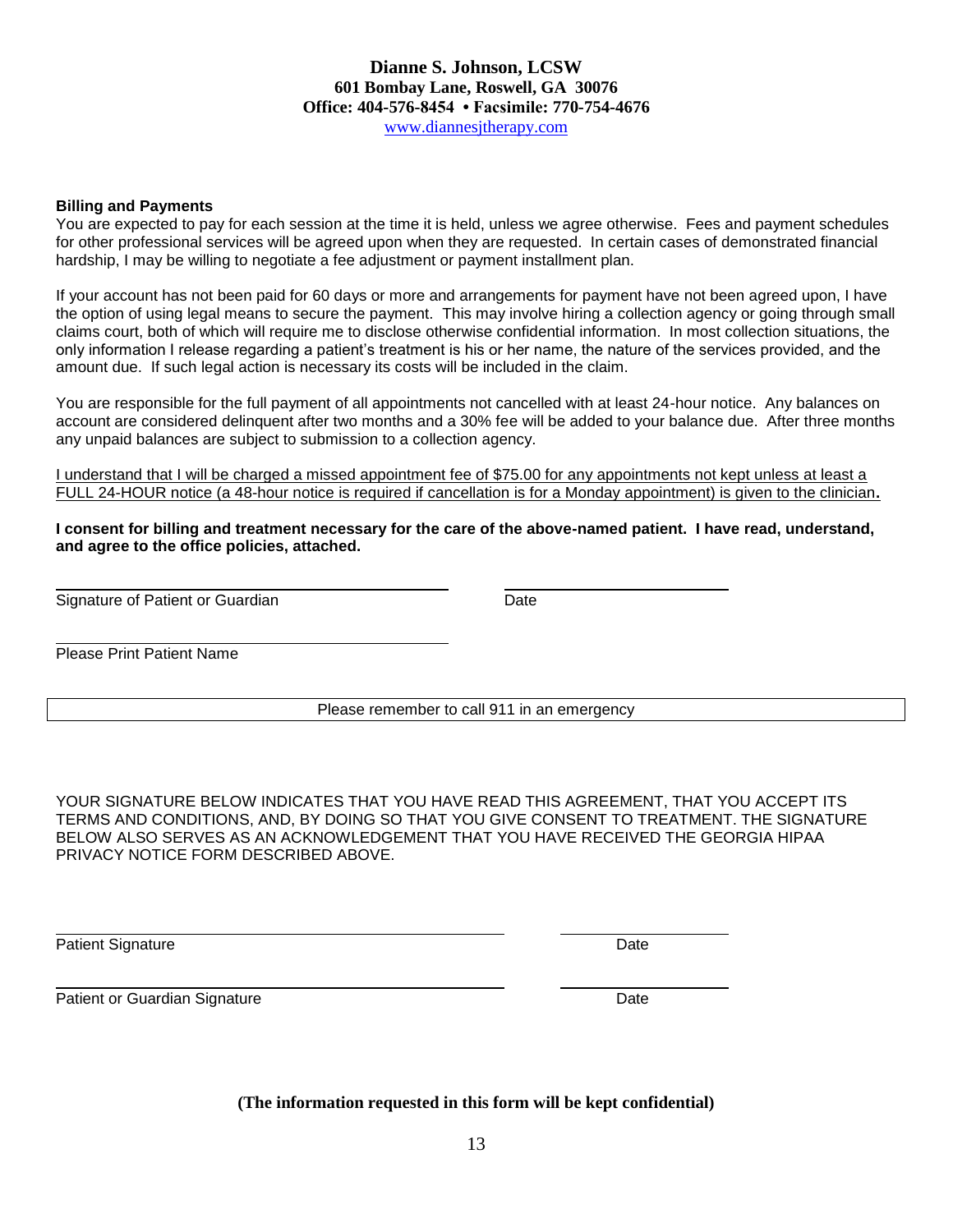#### **CREDIT CARD ON FILE FOR SERVICES**

| Cardholder Name (as written on credit card): |             |                   |                 |             |
|----------------------------------------------|-------------|-------------------|-----------------|-------------|
|                                              |             |                   |                 |             |
|                                              |             |                   |                 |             |
| Credit Card Type:                            | $\Box$ Visa | $\Box$ Mastercard | $\Box$ Discover | $\Box$ AmEx |
| Credit Card Number:                          |             |                   |                 |             |
| <b>Expiration Date:</b>                      |             |                   |                 |             |
| Card Identification Number (CVV):            |             |                   |                 |             |

I authorize Dianne S. Johnson, LCSW to charge to my credit card provided herein any amounts due on my account. I agree to have Dianne Stanford Johnson, LLC maintain my credit card information on file and automatically charge my credit card when payments are due. I agree that I will pay for this purchase in accordance with the issuing bank cardholder agreement. I agree to inform Dianne S. Johnson, LCSW within 15 days of any changes in credit card information, and I agree to pay any fees in the event my credit card is declined.

Cardholder – Print Name, Sign and Date Below

| Signed: |  |  |  |
|---------|--|--|--|
|         |  |  |  |
| Date:   |  |  |  |

| Name: |  |  |  |
|-------|--|--|--|
|       |  |  |  |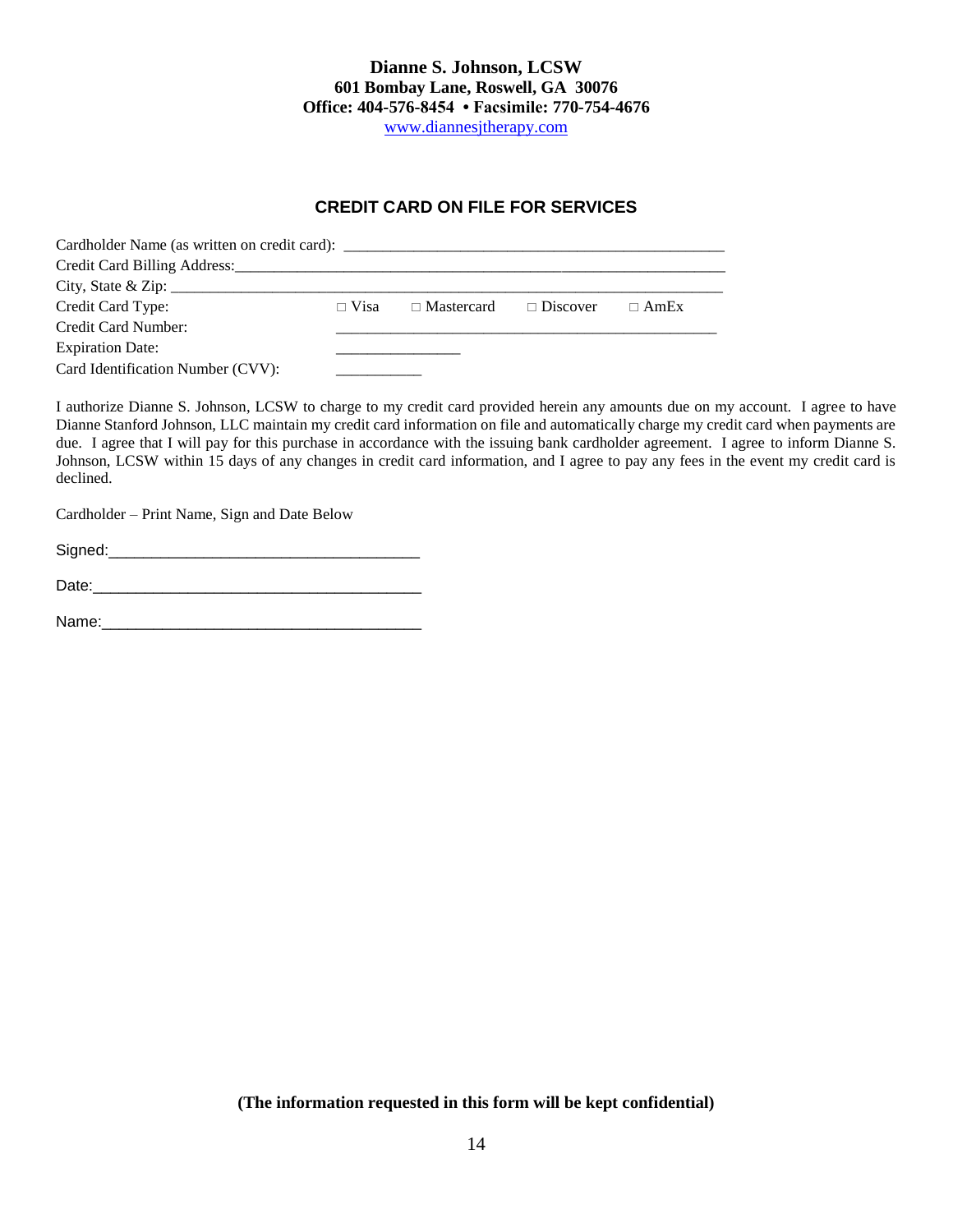[www.diannesjtherapy.com](http://www.diannesjtherapy.com/)

#### **GEORGIA HIPAA PRIVACY NOTICE**

Notice of Psychotherapist Policies and Practices to Protect the Privacy of Your Health Information

THIS NOTICE DESCRIBES HOW PSYCHOLOGICAL AND MEDICAL INFORMATION ABOUT YOU MAY BE USED AND DISCLOSED AND HOW YOU CAN GET ACCEESS TO THIS INFORMATION. PLEASE REVIEW IT CAREFULLY.

#### **I. Uses and disclosures for Treatment, Payment, and Health Care Operations**

I may *use* or *disclose* your *protected health information (PHI)* for *treatment, payment, and health care operations*  purposes with your *consent.* To help clarify these terms, here are some definitions:

- "*PHI"* refers to information in your health record that could identify you.
- *"Treatment, Payment, and Health Care Operations"*
	- o *Treatment* is when I provide, coordinate, or manage your health care and other services related to your health care. An example of treatment would be when I consult with another health care provider, such as your family physician, psychiatrist, or another therapist.
	- o *Payment* is when I obtain reimbursement for your healthcare. Examples of payment are when I disclose your PHI to your health insurer to obtain reimbursement for your health care or to determine eligibility or coverage.
	- o *Health Care Operations* are activities that relate to the performance and operation of my practice. Examples of health care operations are quality assessment and improvement activities; businessrelated matters such as audits and administrative services; and case management and coordination of care.
- *"Use"* applies only to activities within my practice group (including all members and employees of Northwest Behavioral Medicine), such as sharing, employing, applying, utilizing, examining, and analyzing information that identifies you.
- *"Disclosure*" applies to activities outside my practice group such as releasing, transferring, or providing access to information about you to other parties.

#### •

### **II. Uses and Disclosures Requiring Authorization**

I may use or disclose PHI for purposes outside of treatment, payment, or health care operations when your appropriate authorization is obtained. An "*authorization"* is written permission above and beyond the general consent that permits only specific disclosures. In those instances when I am asked for information for purposes outside of treatment, payment, or health care operations, I will obtain an authorization from you before releasing information.

You may revoke all such authorizations at any time, provided each revocation is in writing. You may not revoke an authorization to the extent that (1) I have relied on that authorization; or (2) if the authorization was obtained as a condition of obtaining insurance coverage. Law provides the insurer the right to contest the claim under the policy.

### **III. Uses and Disclosures with Neither Consent nor Authorization**

I may use or disclose PHI without your consent or authorization in the following circumstances:

• *Child Abuse* – If I have reasonable cause to believe that a child has been abused, I must report that belief to the appropriate authority.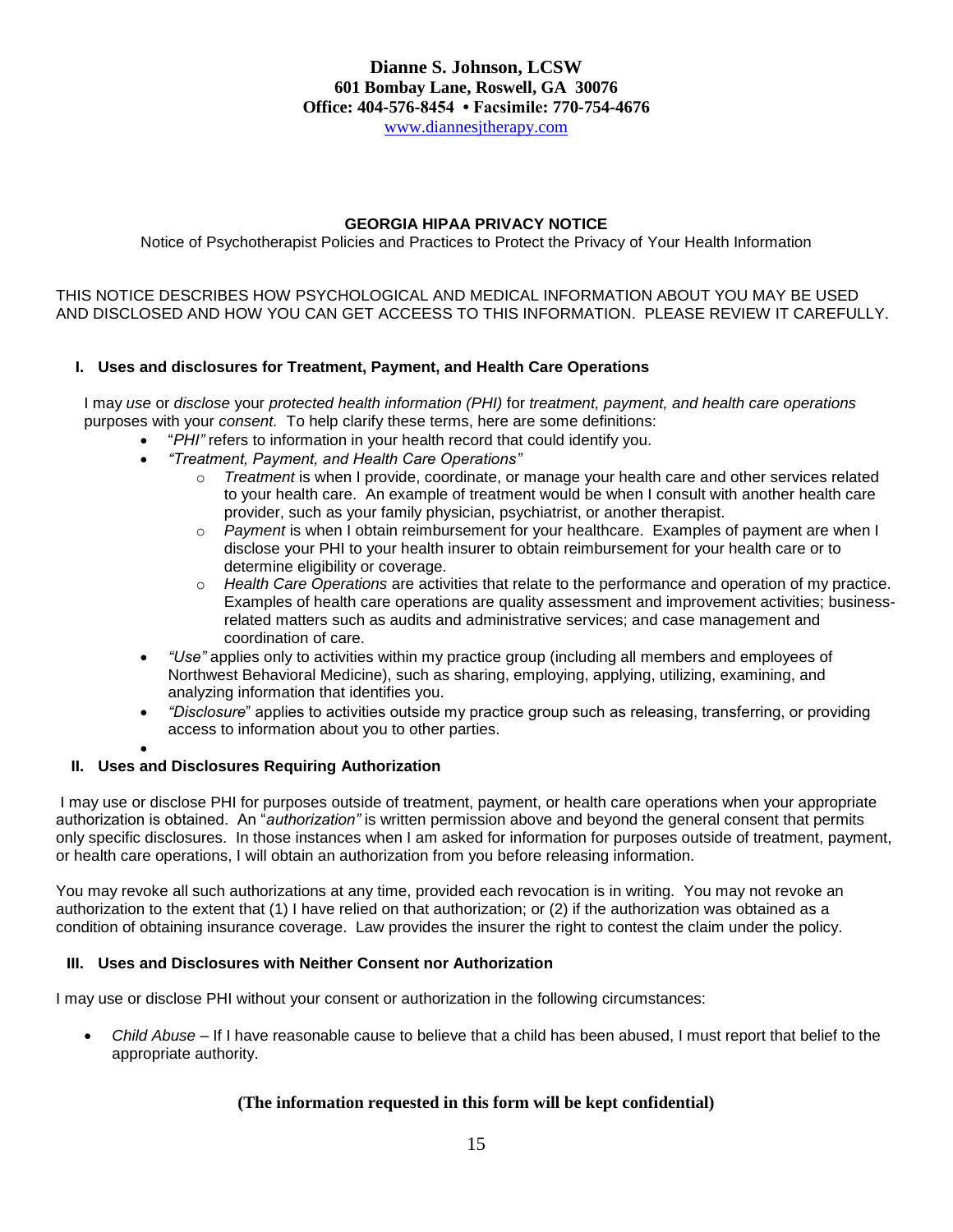[www.diannesjtherapy.com](http://www.diannesjtherapy.com/)

- *Adult and Domestic Abuse*  If I have reasonable cause to believe that a disabled adult or elder person has had a physical injury or injuries inflicted upon such disabled adult or elder person, other than by accidental means, or has been neglected or exploited, I must report that belief to the appropriate authority.
- *Health Oversight Activities*  If I am the subject of an inquiry by the Georgia Composite Board or other licensing, credentialing, or certifying agency, I may be required to disclose PHI regarding you in proceedings before these agencies.
- *Judicial and Administrative Proceedings*  If you are involved in a court proceeding and a request is made about the professional services I provided you or the records thereof, such information is privileged under state law, and I will not release information without your written consent or a court order. The privilege does not apply when you are being evaluated for a third party or where the evaluation is court ordered. You will be informed in advance if this is the case.
- *Serious Threat to Health or Safety*  if I determine, or pursuant to the standard of my profession should determine, that you present a serious danger of violence to yourself or another, I may disclose information in order to provide protection against such danger for you or the intended victim.
- *Worker's Compensation* I may disclose PHI regarding you as authorized by and to the extent necessary to comply with laws related to worker's compensation or other similar programs, established by law, that provide benefits for work-related injuries or illness without regard to fault.

#### **IV. Patient's Rights and Psychotherapist's Duties Patient's Rights:**

- *Right to Request Restrictions -* You have the right to request restrictions on certain uses and disclosures of protected health information. However, I am not required to agree to a restriction you request.
- *Right to Receive Confidential Communications by Alternative Means and at Alternative Locations*  You have the right to request and receive confidential communications of PHI by alternative means and at alternative locations. (For example, you may not want a family member to know that you are seeing me. On your request, I will send your bills to another address.)
- *Right to Inspect and Copy* You have the right to inspect or obtain a copy (or both) of PHI in my mental health and billing records used to make decisions about you for as long as the PHI is maintained in the record. I may deny your access to PHI under certain circumstances, but in some cases, you may have this decision reviewed. On you request, I will discuss with you the details of the request and denial process.
- *Right to Amend* You have the right to request an amendment of PHI for as long as the PHI is maintained in the record. I may deny your request. On you request, I will discuss with you the details of the amendment process.
- *Right to Accounting*  You generally have the right to receive an accounting of disclosures of PHI. On your request, I will discuss with you the details of the accounting process.
- *Right to a Paper Copy* You have the right to obtain a paper copy of this notice from me upon request, even if you have agreed to receive the notice electronically.

### **Psychotherapist's Duties:**

- I am required by law to maintain the privacy of PHI and to provide you with a notice of my legal duties and privacy practices with respect to PHI.
- I reserve the right to change the privacy policies and practices described in this notice. Unless I notify you of such changes, however, I am required to abide by the terms currently in effect.
- If I substantially revise my policies and procedures I will notify you in writing within 30 days of the revision.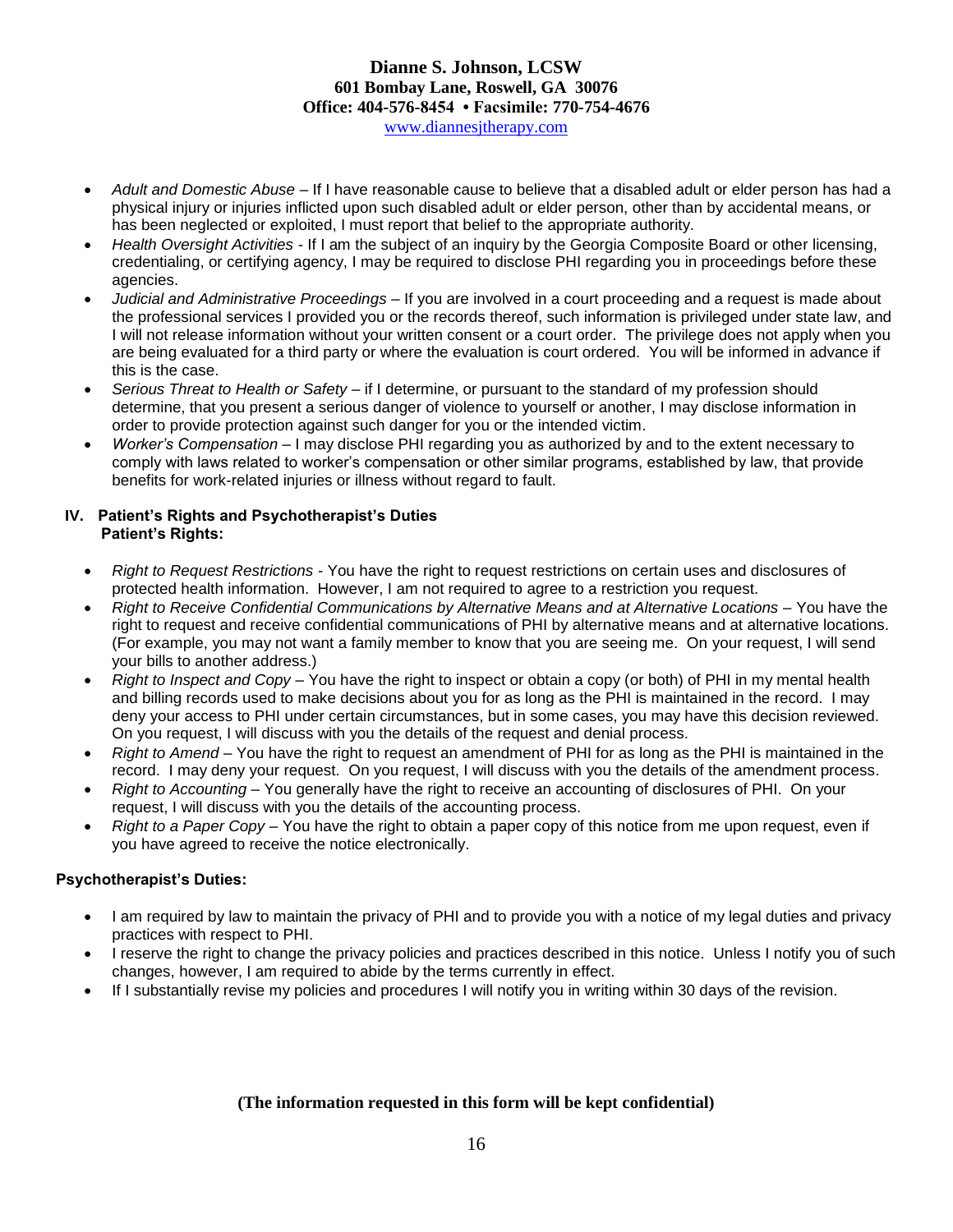#### **V. Complaints**

If you are concerned that I have violated your privacy rights, or you disagree with a decision I made about access to your records, please discuss your concerns with me openly so we may seek resolution. If resolution is not achieve to your satisfaction, you may also send a written complaint to the Secretary of the US Department of Health and Human Services. I will provide you with that address upon request.

#### **VI. Effective Date, Restrictions, and Changes to Privacy Policy**

This notice went into effect on February 7, 2003 in preparation for an April 14, 2003 deadline as mandated in the Privacy Rule.

Dianne Stanford Johnson, LLC reserves the right to change the terms of this notice and to make the new notice provision effective for all PHI information that is maintained. A written revised notice will be given to you within 30 days of the change in terms and conditions.

The undersigned patient or patient representative, has read, understood, and accepted this Privacy Notice. The undersigned patient or patient representative understands that a copy of this document is available upon request.

| Signature of Patient or Guardian | Date |
|----------------------------------|------|
|                                  |      |

Printed Name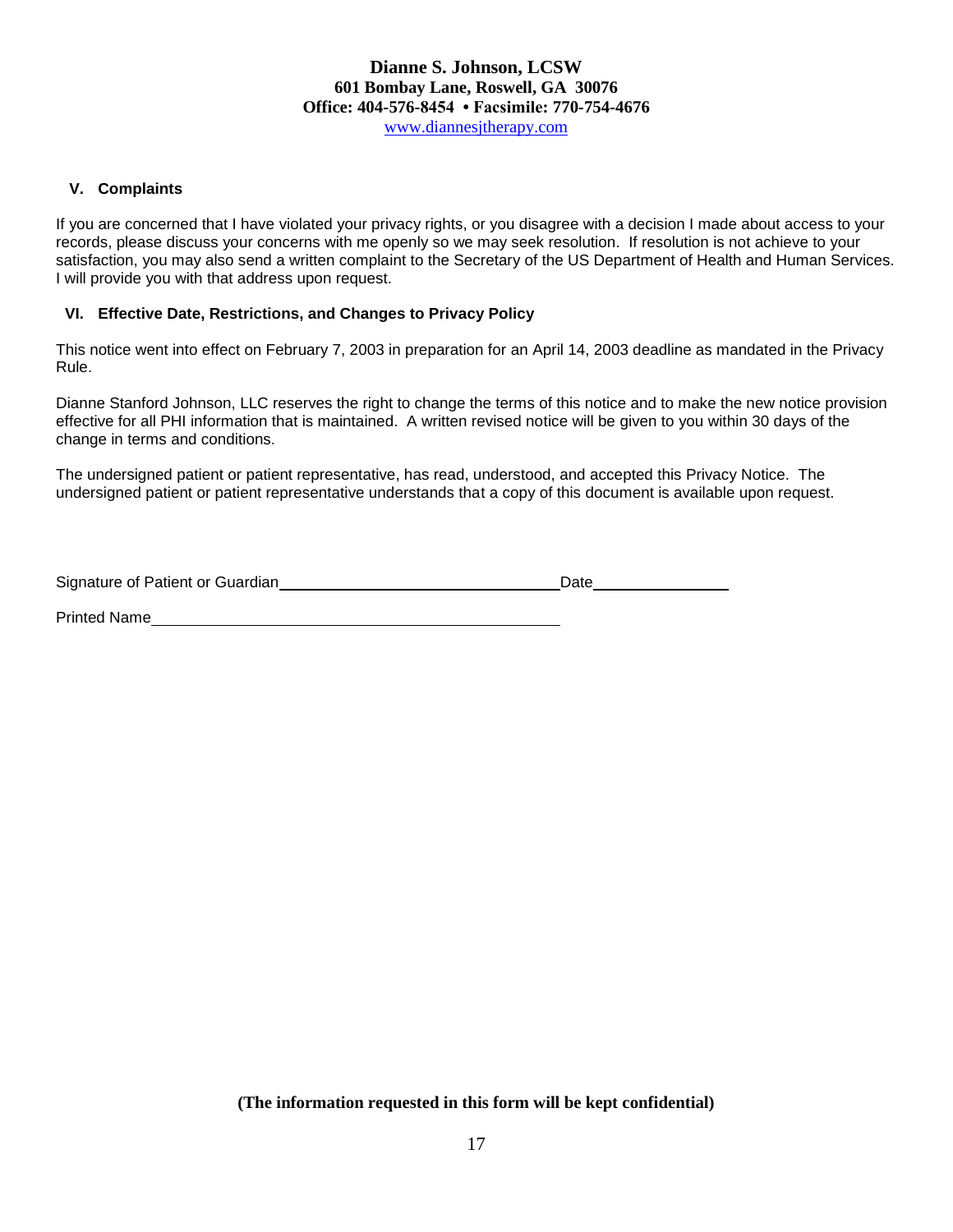[www.diannesjtherapy.com](http://www.diannesjtherapy.com/)

#### CONSENT TO USE OR DISCLOSE INFORMATION FOR TREATMENT, PAYMENT, AND HEALTH CARE OPERATIONS (TPO)

Federal regulations (HIPAA) allow me to use or disclose Protected Health Information (PHI) from your record in order to provide treatment to you, to obtain payment for the services I provide, and for other professional activities (known as "health care operations."). Nevertheless, I ask your consent in order to make this permission explicit. The Notice of Privacy Practices describes these disclosures in more detail. You have the right to review the Notice of Privacy Practices before signing this consent. I reserve the right to revise the Notice of Privacy Practices at any time. If I do so, the revised Notice will be posted in the office. You may ask for a printed copy of our Notice at any time.

You may ask us to restrict the use and disclosure of certain information in your record that otherwise would be disclosed for treatment, payment, or health care operations; however, I do not have to agree to these restrictions. If I do agree to a restriction, that agreement is binding.

You may revoke this consent at any time by giving written notification. Such revocation will not affect any action taken in reliance on the consent prior to the revocation.

This consent is voluntary; you may refuse to sign it. However, I am permitted to refuse to provide health care services if this consent is not granted, or if the consent is later revoked.

I hereby consent to the use or disclosure of my Protected Health Information as specified above.

| Signature of Patient or Guardian | Date |
|----------------------------------|------|
|----------------------------------|------|

Please Print Patient Name